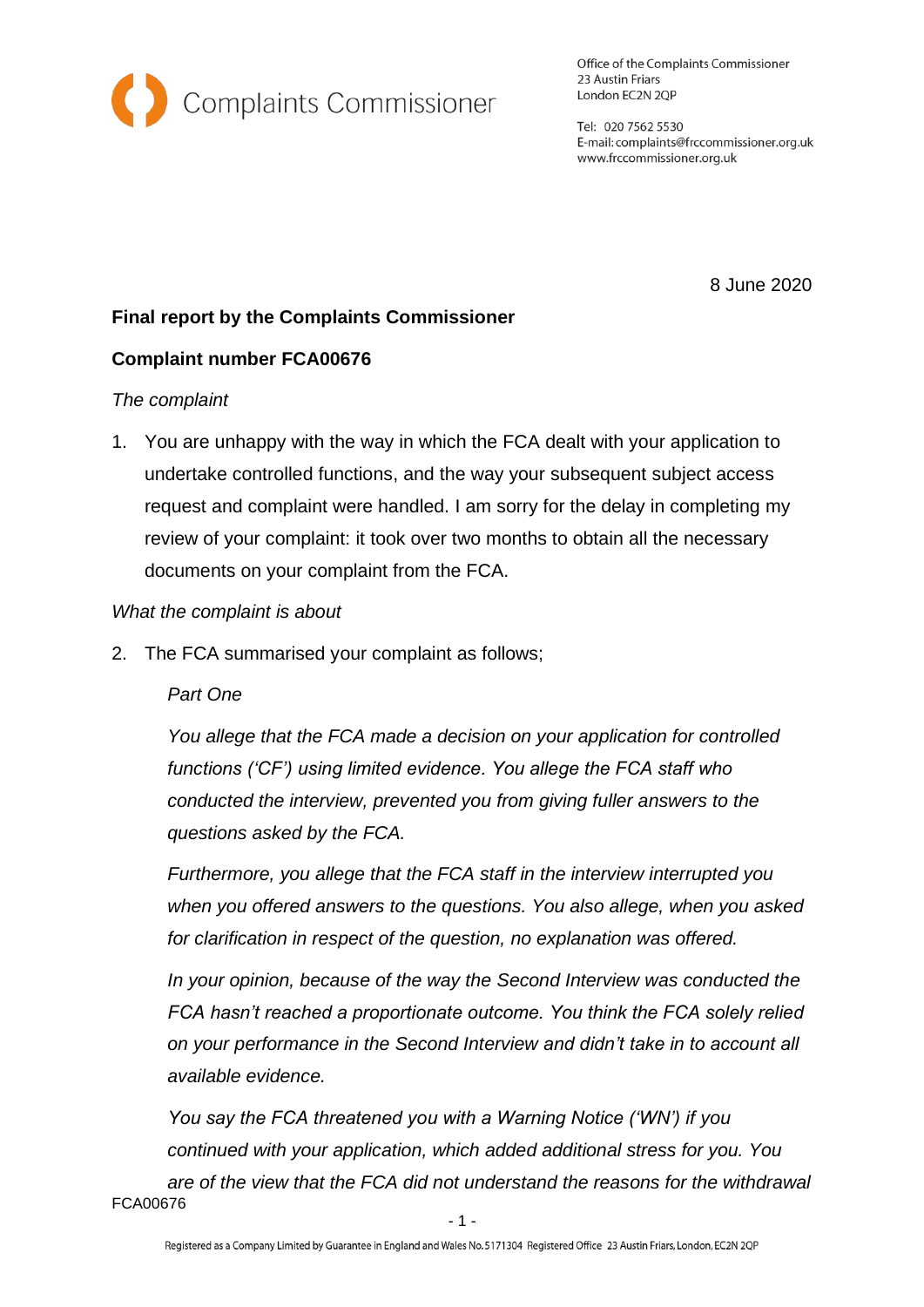*of your previous applications to the Prudential Regulation Authority ('PRA') via Bank A and Bank B.*

## *Part Two*

*You think that the FCA has failed to process the Data Subject Access Request ('DSAR') specified by the General Data Protection Regulation 2018 ('GDPR') correctly.*

# *What the regulator decided*

- 3. The FCA did not uphold part one of your complaint. It explained how the process had operated, and gave you some details of the steps which the FCA had taken in considering your application, emphasising that because the position was at a 'significantly senior' level, additional scrutiny was required.
- 4. The FCA conceded that you had been interrupted at times during the interview, but it claimed this was only to refocus the discussion at times when it strayed off topic. It disagreed that you had not been given sufficient opportunity to provide full answers. The FCA explained that it had taken into consideration a wide range of factors in determining your application, and not just the matters discussed in the Second Interview. Finally, it said that you had not been threatened with a warning notice.
- 5. The FCA assured you that an internal email, which was written by a member of the interview panel and which you claim was inaccurate, did not have an impact on the FCA's decision to reject your application as it was sent after the decision had been made.
- 6. It also said the letter the FCA sent you after your Second Interview by Authorisations could have more clearly distinguished the specific feedback from that interview and then separately set out the overall reasons why the FCA was not satisfied of your fitness and propriety to hold the functions applied for.
- 7. With regard to part two, the FCA apologised for the poor customer service you received from its Information Disclosure Team, but excluded your more general complaint about the processing of your personal data from the Scheme as that falls under the remit of the Information Commissioner's Office.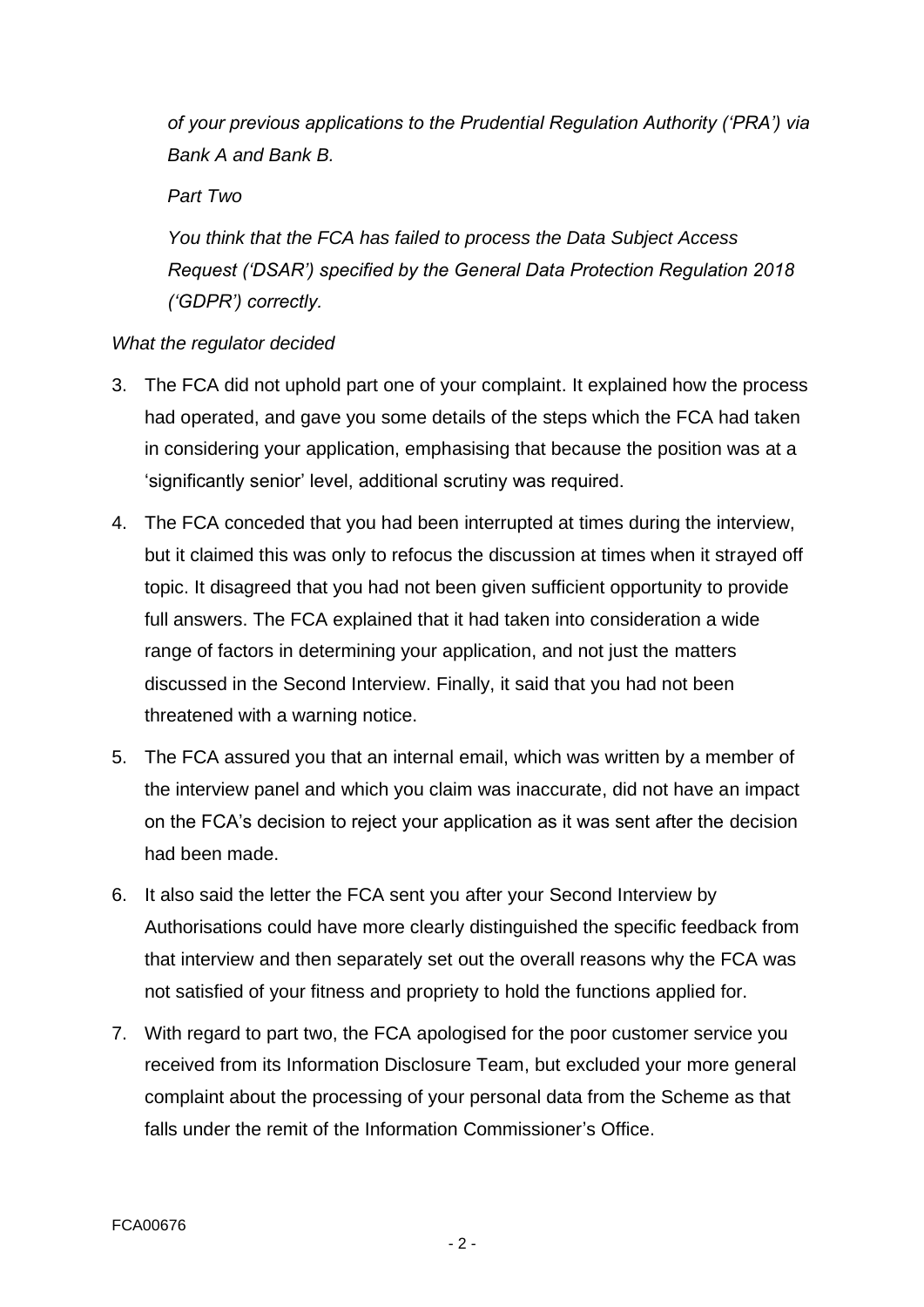### *Why you are unhappy with the regulator's decision*

8. You sent me a detailed letter explaining why you disagree with the FCA's decision. I have summarised your main points as follows:

FCA failings in the handling of the application process (Element One)

- 9. You consider that the FCA did not take into consideration the full range of evidence to support your application outside of the Second Interview. You believe this is because
	- a. During a telephone conversation with FCA staff at which your solicitor was present on 2 November 2018, the FCA indicated that its decision regarding your suitability for the proposed role was reached solely on the basis of 'the recommendation…made by the Panel from Second Interview'.
	- b. In the same phone call 'the Authorisations representative noted that information from your other roles and interactions with the regulator would have been available to the Panel but she could not confirm that she had seen it.'
	- c. You have seen no evidence the FCA authorisations team considered evidence from either the supervisory teams overseeing your other firms, nor that it reviewed a number of documents (such as your CV, Skills Gap Analysis document and details of your induction programme) as part of the process.
- 10. You feel it unreasonable of the FCA to rely on a lack of detailed responses in the Second Interview in forming a view as to your competence and capability to perform the proposed roles firm X. You believe this because:
	- a. When you asked the FCA panel members whether you had articulated your responses in sufficient depth you were reassured by the FCA, on each occasion, that your responses were satisfactory. You gave two examples.
	- b. You were interrupted when answering questions, and on at least one occasion when you wished to return to a question to provide a more substantive and nuanced response, the FCA noted that 'I think we covered that area' and did not allow you to further elaborate or fully respond to the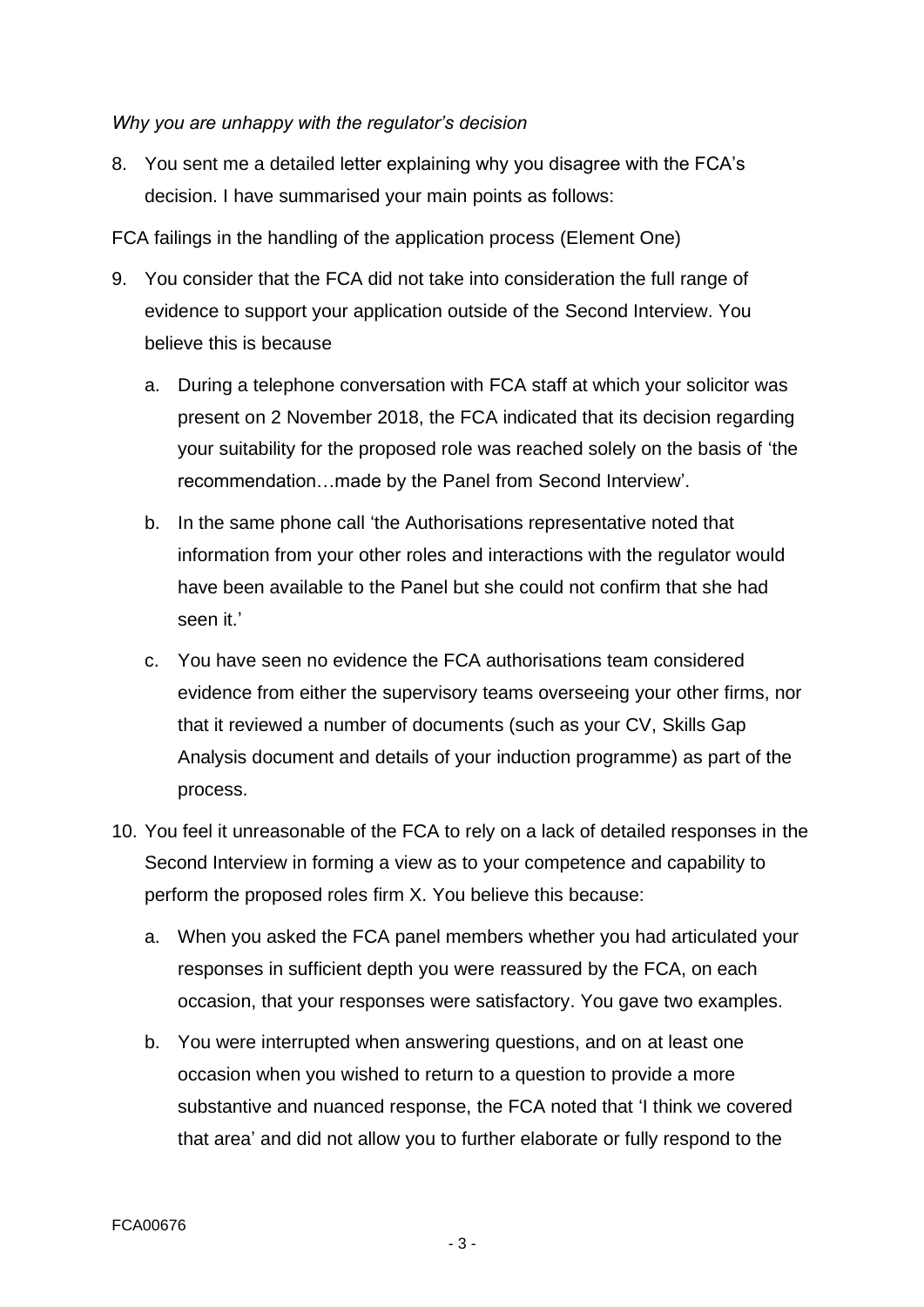question; and when it was clear you did not understand a question, the Panel members did not provide clarity.

- c. The Panel alleged that you were unable to articulate in sufficient detail 'the conduct risks specific to the sector or the behaviours that would result in a good culture' and 'the risks relevant to migration to new IT systems', but did not explicitly ask you questions that probed those areas in detail during the course of the Second Interview.
- d. You are concerned because an internal email written by a member of the Panel on the Second Interview panel provides a jaundiced view of your application and track record. It is also inaccurate and prejudicial towards you. Although the Panel member wrote it after the Panel had taken a decision to recommend rejection of your application, you consider that the Panel member would have had it in mind at the time he sat on the Second Interview panel and the decision was reached, and that this would have influenced his decision in the case.

FCA failings in the handling of the complaint (Element Two)

11. The FCA Complaints Team said this about the letter sent to firm X after your Second Interview:

*I do think the letter the FCA sent you after your Second Interview by Authorisations could have more clearly distinguished the specific feedback from that interview and then separately set out the overall reasons why the FCA was not satisfied of your fitness and propriety to hold the functions applied for…..I therefore apologise on behalf of the FCA for the inconvenience this caused you.*

You say despite this apology you never received further feedback.

- 12. You consider your complaint was handled without due care, as illustrated by the inaccuracies and inconsistencies in the FCA decision letter, and the lack of evidence offered in the letter underpins a failure to provide a clear explanation for the decision reached on the application.
- 13. You say that 'Whilst the FCA upheld my complaint that the DSAR was not processed correctly and in a timely manner, they have not been able to provide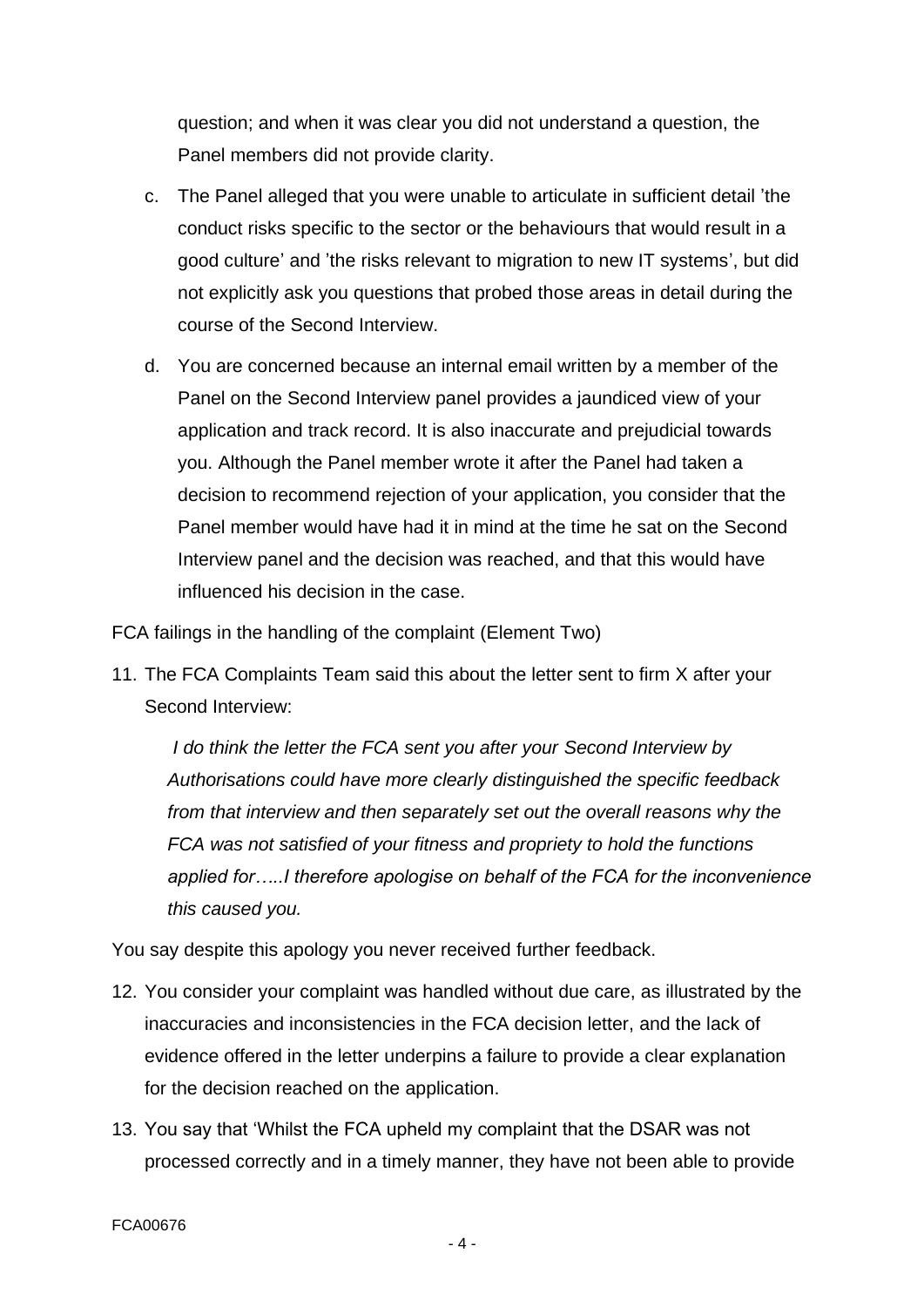me with any comfort that the basis of the numerous and heavy redactions is appropriate when indeed it appears rather 'random'. In addition, there is still information which I am aware exists pertaining to meetings and conversations which I have had with the FCA'. (Element 3)

#### *Preliminary point*

14. I appreciate your concern about the way in which your Data DSAR request was handled. In your response to my preliminary point, you record your concern that internal FCA notes to which I have referred have not been made available to you in response to your DSAR request as you believe they should. I sympathise with your concerns. However, complaints about personal data are more appropriately reviewed by the Information Commissioner's Office (ICO) which is the regulator for the GDPR, and not by me. I understand you have already referred the matter to the ICO. For that reason, I am not reviewing element three of your complaint under the Scheme.

#### *My analysis*

Element One: FCA failings in the handling of the application process

- 15. The FCA received an application from firm X for you to hold controlled functions at a number of regulated entities within its group. In connection with this, you attended an interview at the FCA on 23 July 2018 (First Interview). Following this interview, the FCA provided firm X with a feedback letter on 30 July 2018.
- 16. The FCA informed the firm that it required a Second Interview with you and followed this up in a letter dated 16 August 2018. In this letter, the FCA said

*As outlined in our letter of 30 July 2018, the First Interview panel was not satisfied that [you] demonstrated the requisite capabilities and skills necessary to be able to perform the roles applied for. The purpose of the Second Interview is to continue our assessment of this area and [your] competence and capability in the context of the role. It also gives [you] an opportunity to provide the FCA with further information to support the application*.

*If, following the Second Interview, the Panel still has concerns over the candidate's competence and capability to perform the role, and is therefore*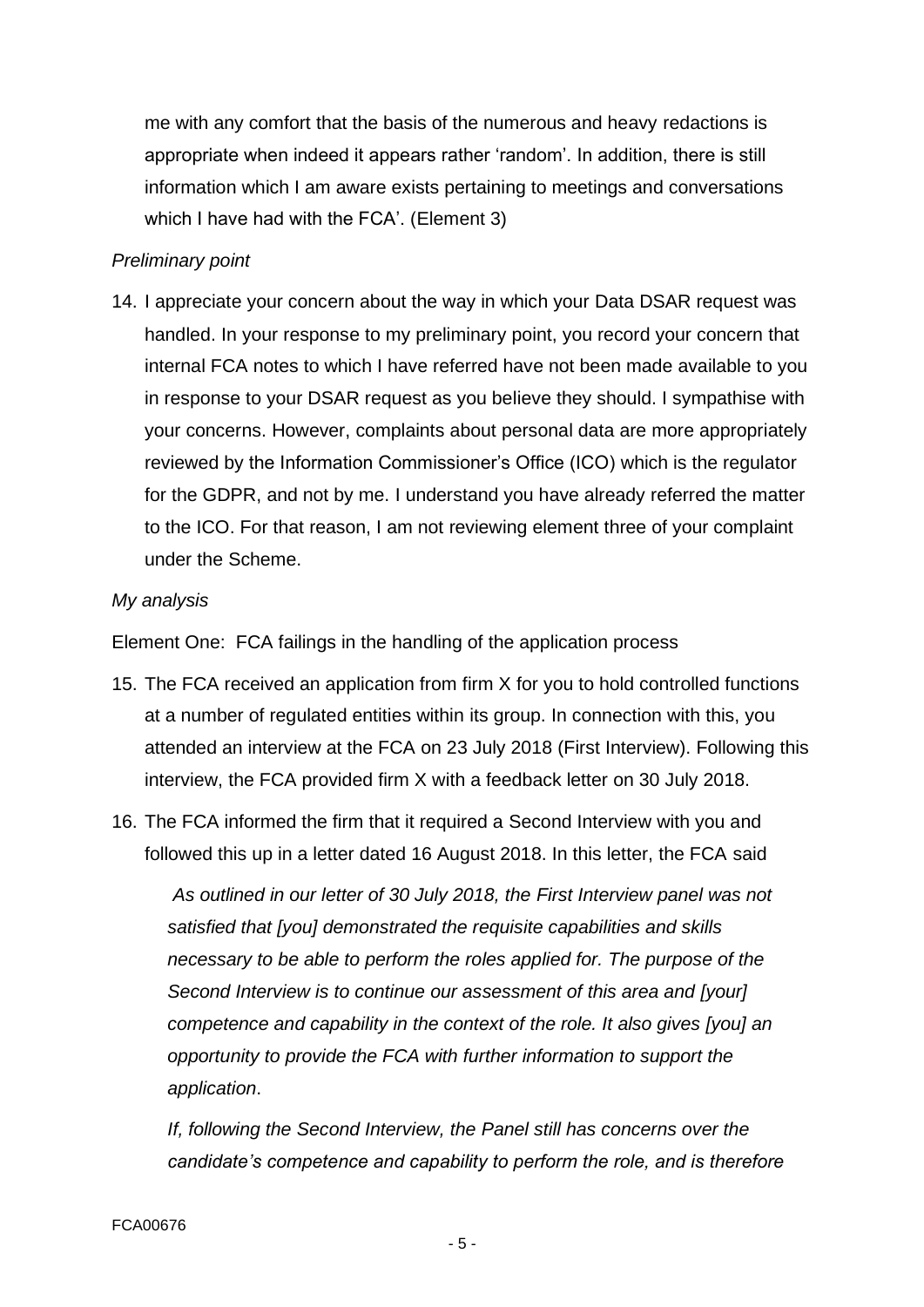*unable to recommend the application is approved, FSMA requires the FCA to follow the Statutory Notice procedure.* 

*The FCA's Regulatory Transactions Committee would consider the recommendation to refuse the application, and if it agreed issue a Warning Notice. If [you] wished to make oral or written representations these would be heard by the Regulatory Decisions Committee.*

- 17. The firm confirmed to the FCA via email that it had disclosed this letter to you in advance of the Second Interview.
- 18. You have said to me that firm X informed you that you had received positive feedback from the FCA following your First Interview on 23 July in a telephone conversation between the firm and the FCA on 28 July 2019. I cannot comment on what firm X may have said to you, but to my mind the letter from the FCA dated 16 August 2019 makes the FCA position about the outcome of the First Interview and what the next steps are clear.
- 19. You have expressed concerns about the application process because you do not feel that its entirety was taken into account in determining the outcome at the Second Interview. The FCA's explanation of the process is as follows:

*The findings from the first desk based review formed the basis for the First Interview. Similarly, both the findings from the initial desk based review and from the First Interview informed the focus of the Second Interview. Each stage of the assessment built on the previous one. As such, the final decision contained within the Feedback Letter was arrived at in consideration of the assessment in its entirety.*

- 20. You have said to me that this explanation contradicts another given to you during a telephone conversation on 2 November 2018 with FCA staff at which your solicitor was present, in which the FCA indicated that its decision regarding your suitability for the proposed role was reached solely on the basis of 'the recommendation…made by the Panel from Second Interview'.
- 21. Th FCA does not have a recording of this telephone conversation. However, I have been provided with a file note of the call dated 5 November 2018 which records the following: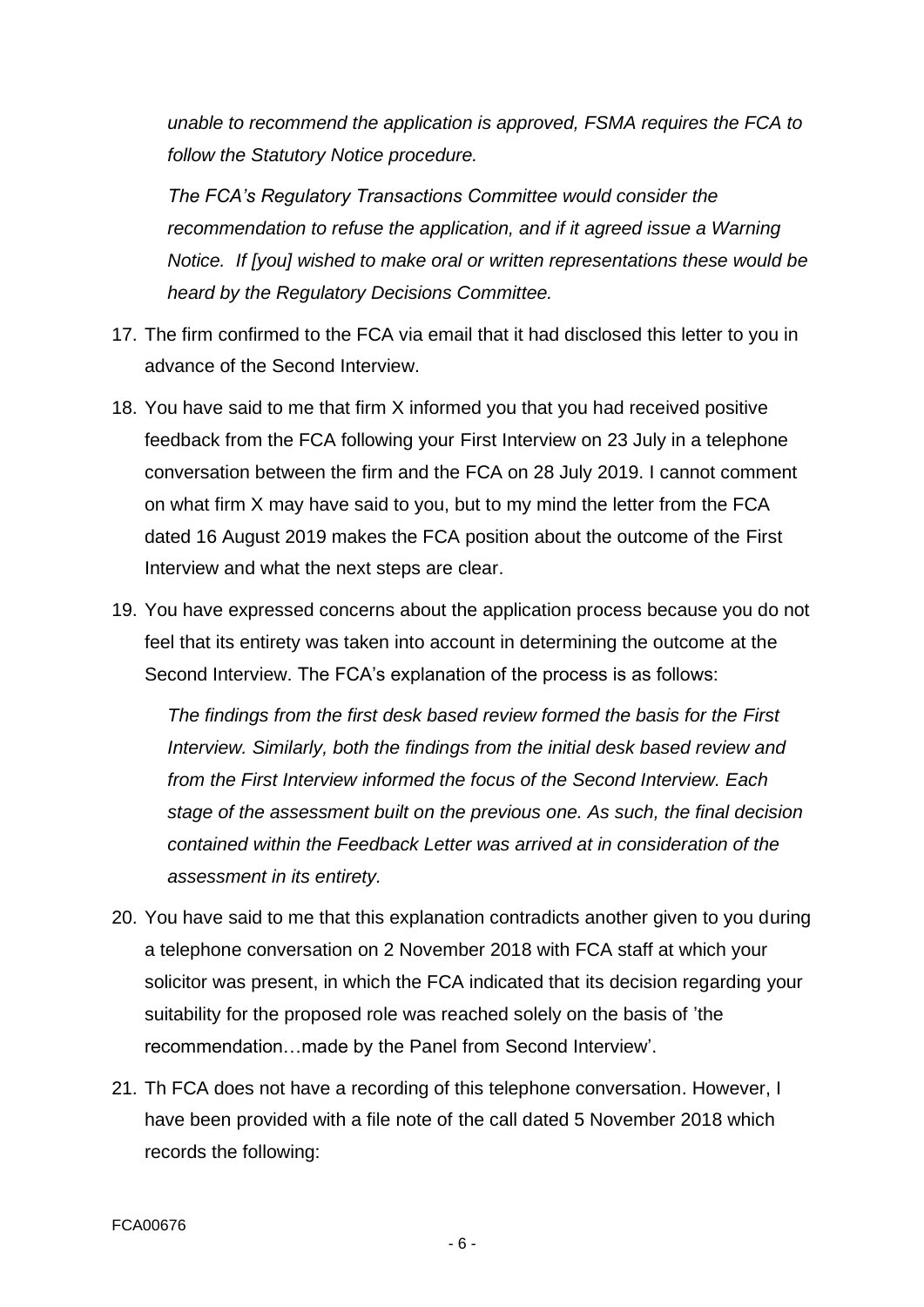[You] *asked whether the decision had been made on the basis of the first or Second Interview. [X] explained that the recommendation was made by the Panel from Second Interview. [Y] noted that feedback from the First Interview was taken into account in preparing for the Second Interview. [Z] explained that the Second Interview panel had different membership to the first and that this was part of our process*.

- 22. The file note above shows the FCA explained that the First Interview informed the Second Interview, and this is consistent with the FCA explanation of the process to you.
- 23. You remain concerned about how the desk-based review was undertaken and what role it played in the process. From the evidence available to me, I can see that the second FCA interview panel was emailed extensive documents in preparation for the interview. This included the documents the FCA mentions in its decision letter, as well as a number of other documents it did not mention to you, but which include a set of prepared questions with a wide range of possible answers which would have been acceptable to the FCA in response to each question. Guidelines like these are often available to interview panels to ensure evaluation of candidates is made against consistent and relevant criteria and to eliminate bias. I can see the FCA also obtained feedback from the supervisors of the other firms in which you hold appointments. I understand this was not disclosed to you in your DSAR request: I cannot comment on why that happened, but I can assure you that extensive information, both desk-top and related to the First Interview, was supplied to the Panel members of the Second Interview.
- 24. You said to me that during your telephone conversation with the FCA on 2 November 2018, the Authorisations representative noted that information from your other roles and interactions with the regulator would have been available to the Panel, but she could not confirm that she had seen it. I have read the file note of this entire conversation carefully, but it does not reflect the point you make. I am therefore not able to reach a firm conclusion on what was said. I can, however, assure you that the Panel members were emailed all the necessary documents mentioned in paragraph 23 before the Second Interview.

- 7 -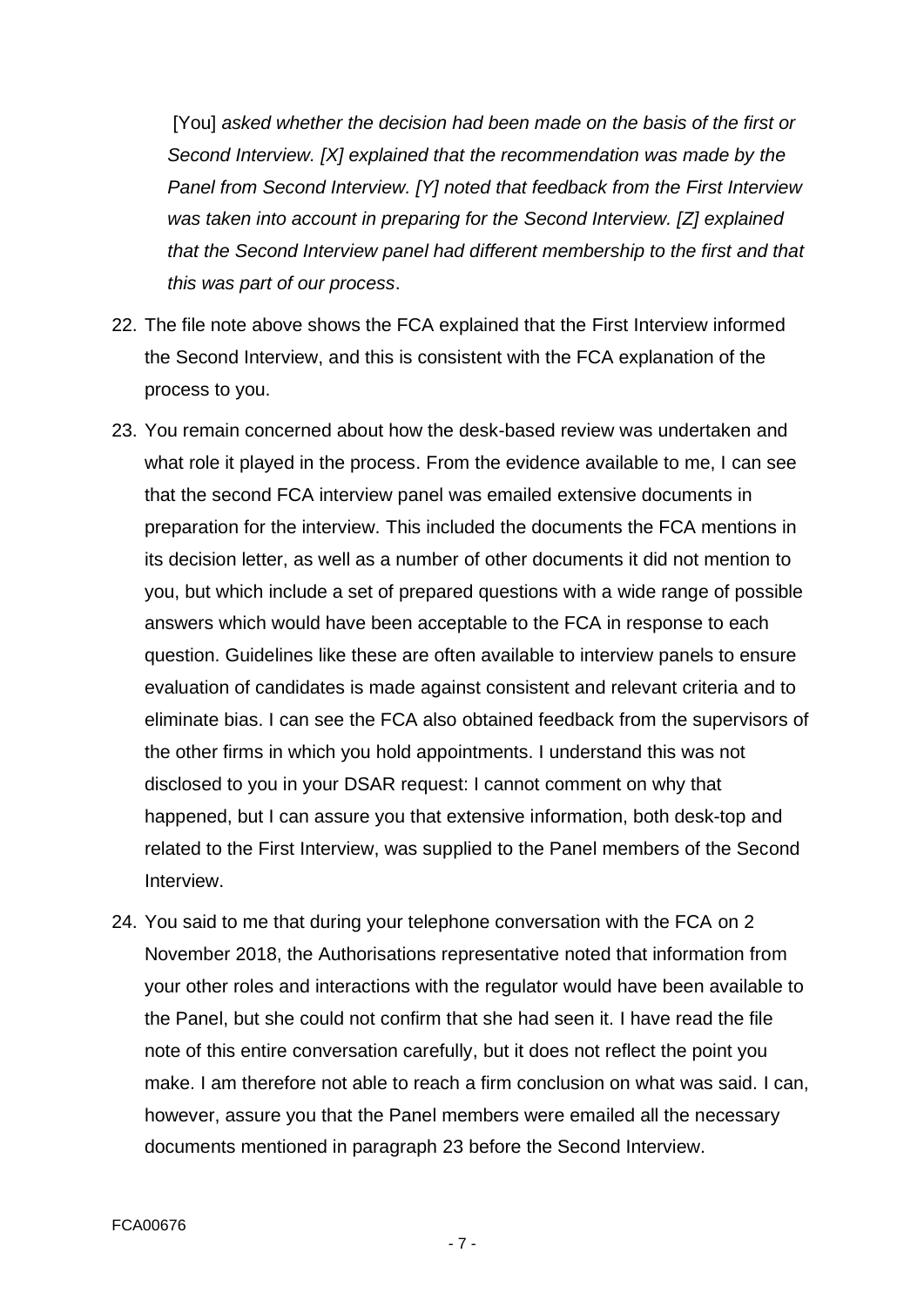- 25. I have seen the Second Interview panel debrief (an assessment document created after the Second Interview) in which the panel members discuss aspects of the First Interview. The process appears to have been thorough.
- 26. My preliminary view is that the application process as such is not inherently unreasonable: each stage is informed by the preceding one. Any positive comments about a candidate are taken into account. The process was explained in the letter of 16 August 2019 and again in the conversation you had with the FCA on 2 November 2018. I can see no evidence that the FCA has been inconsistent in explaining the process.
- 27. I now turn to your concern about the way the Second Interview was conducted.
- 28. You have made the point that during the interview you queried whether you had articulated your responses in sufficient depth, and were reassured by the FCA, on each occasion, that your responses were satisfactory. You say at no point during the course of the interview did you receive any indication from the FCA that insufficient detail had been provided by you in respect of the questions posed. You believe it was therefore unreasonable of the FCA to rely on a lack of detailed responses in this interview in forming a view as to your competence and capability to perform the proposed roles at firm X.
- 29. You have referred to two examples where you asked the Panel member if you had answered a specific question, to which they responded that you had, and a further example where you wished to return to a specific question but were told that it had been covered.
- 30. I appreciate you feel that the FCA did not explicitly ask you questions that probed certain areas in detail during the course of the Second Interview. However, it appears to me that you were asked a range of questions, and generally had the opportunity to answer them as you chose: it was not the panel's responsibility to prompt you.
- 31. Panel members did interrupt you during the interview and the FCA has acknowledged this. Your view is that these interruptions prevented you from fully responding to questions. The FCA's view is that this took place on a few occasions to steer the conversation back to the questions when the answers you provided lacked sufficient detail.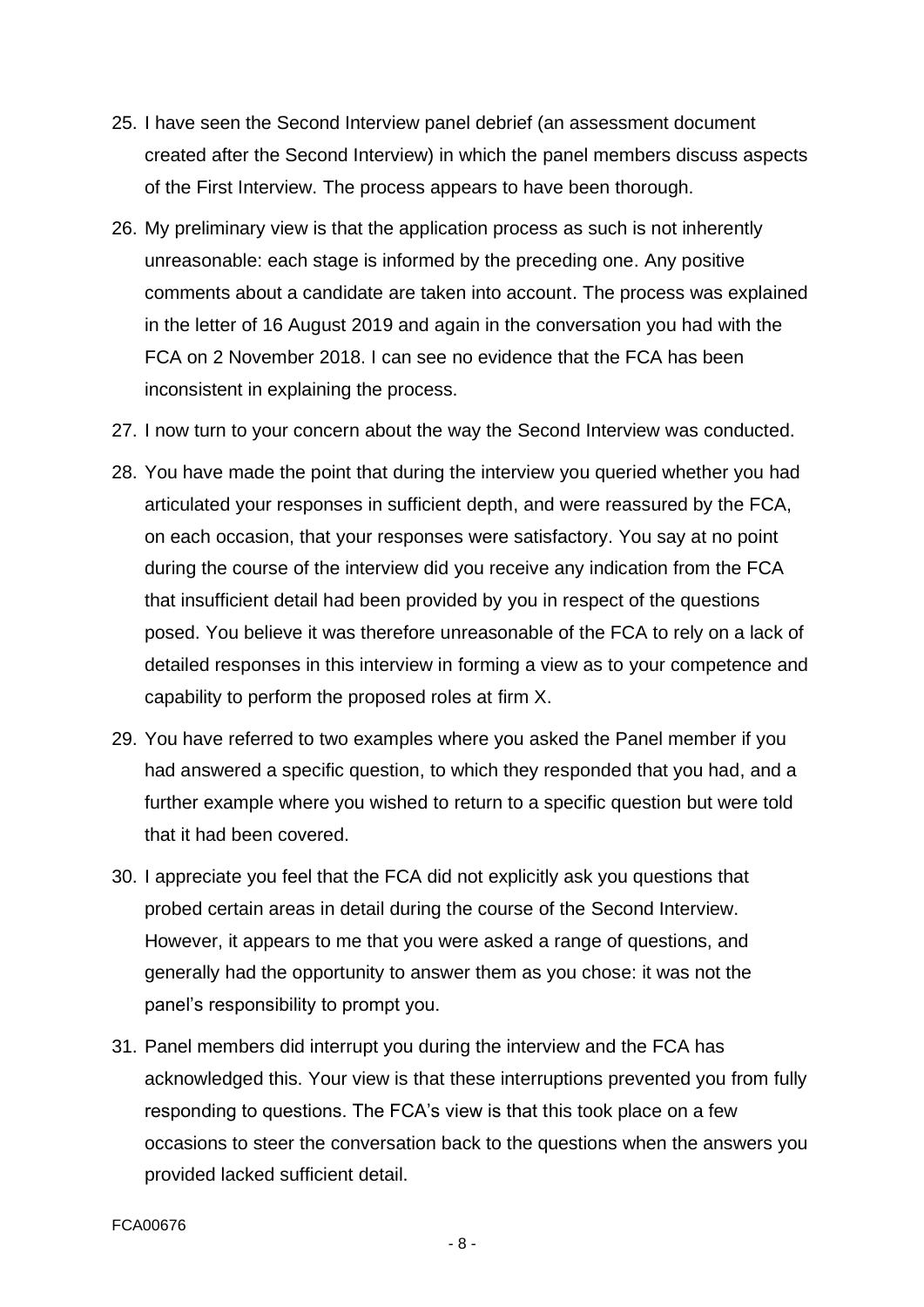- 32. Having carefully studied the transcript, it is my view that you were given sufficient opportunity to demonstrate your knowledge of the areas under investigation.
- 33. At the beginning of the interview you said, 'I've tried to keep my answers short in the context of what you ask but please do say if I haven't answered your question'. Your expectation after this may have been that the FCA panel members would provide you with feedback after each of your responses. While the FCA did not explicitly say that it would not give you feedback, I do not think that it needed to do so. In any interview of this kind, the onus is on the candidate to satisfy the panel, and the panel cannot be expected to give an instant view on the adequacy of the answer. Where the interviewee has clearly misunderstood the question, or asks for clarification, the panel should intervene – and I can see that that happened during the Second Interview. But I do not consider that the panel misled you into believing that the answers which you had given were satisfactory.
- 34. I do not think the interview process was flawed in any fundamental manner. The FCA might, however, wish to consider whether the material it provides to interviewees in advance of interviews could provide information about how the interview will be conducted, and the fact that feedback on questions cannot be given.

#### Internal email

- 35. You are concerned because an internal email written by a member of the Second Interview panel provides a jaundiced view of your application and track record. You feel it is also inaccurate and prejudicial towards you and may have influenced members' view of your application.
- 36. I have seen the Second Interview Panel's debrief paper. The paper is a summary of the panel's views on the outcome of the interview and its recommendations. You are already aware of the recommendations as those were set out in a letter written 29 September 2018 to firm X which you have seen. I did not see any reference in this document to the non-disclosures as being 'dubious'. In fact, I can confirm that the panel's ultimate view was that the non-disclosures were a genuine mistake: and this view has been communicated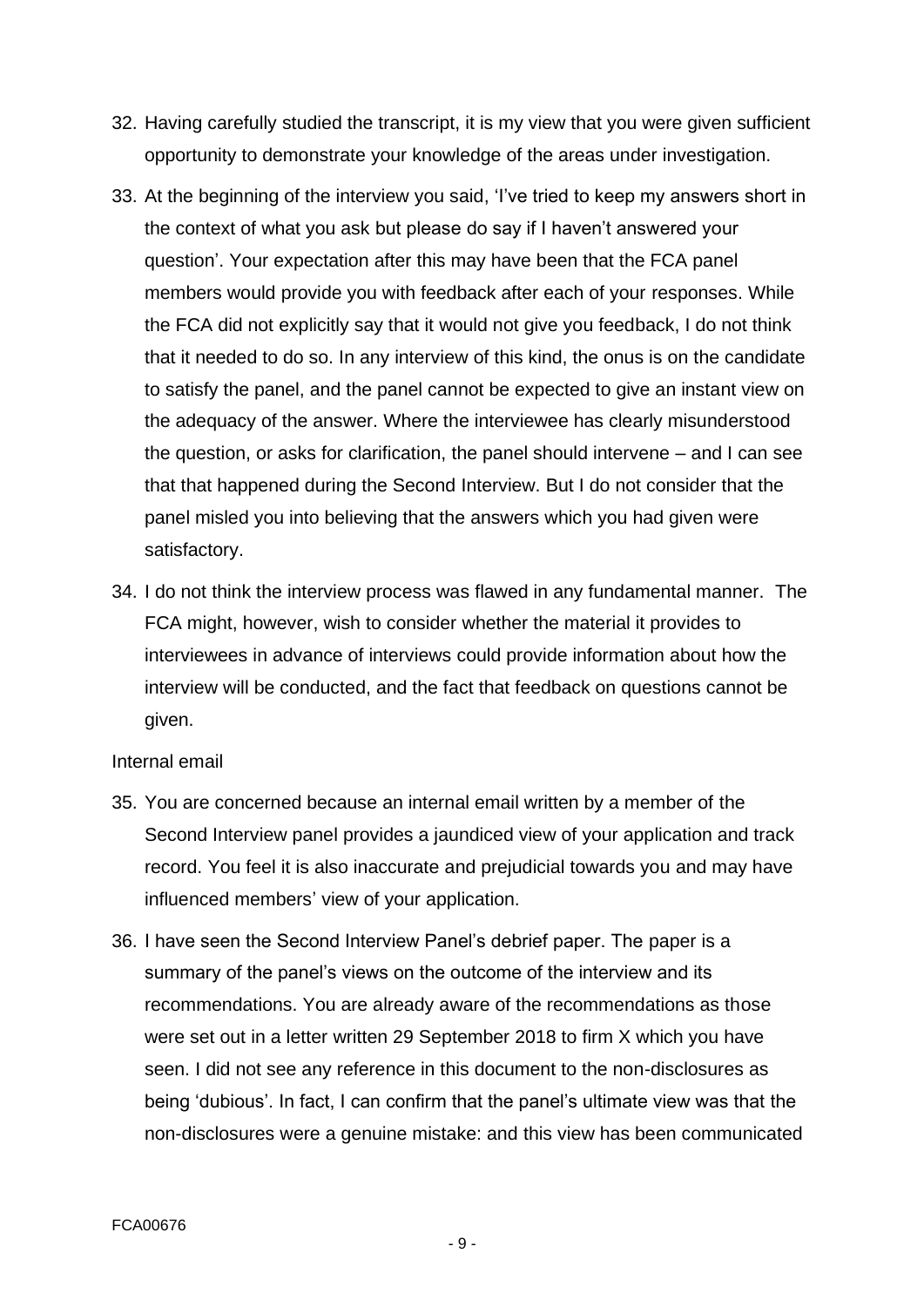to you. The debrief document does not go into any further detail about the nondisclosures.

- 37. I appreciate you are concerned about one member's interpretation of the disclosures, and whether that coloured his overall judgement about your application. The debrief document supports the view that the non-disclosures did not play a significant part in the decision. The decision following your interview:
	- a. Was reached by a panel of members, and not just one person.
	- b. Appears to have been an evaluation of your answers against specific criteria for the technical questions.
	- c. Took account of the overall factors involved in determining the decision, including issues such as your time commitments, and the First Interview. For example, it was felt that 'the candidate had completed more research in the areas of concern since the First Interview'. However, ultimately the view of the Panel was that expressed in the feedback letter of 29 September 2019.
- 38. My conclusion is that the internal email appears inaccurate, and the word 'dubious' is unwise for an official email, since it is unclear what it means. However, it did not play a part in the decision on your applications. I have **recommended** that the FCA checks to ensure that that email is not available to colour decisions on any future applications which you might make and the FCA has accepted my recommendation.
- 39. It is not my role to substitute my judgement for the FCA's on regulatory matters. However, having studied the documents it appears to me that the decisions taken on your applications followed a reasonable and thorough process.

### **Element Two FCA failings in the handling of the complaint**

40. The FCA Complaints Team said this about the letter sent to firm X after your Second Interview:

*I do think the letter the FCA sent you after your Second Interview by Authorisations could have more clearly distinguished the specific feedback from that interview and then separately set out the overall reasons why the FCA was not satisfied of your fitness and propriety to hold the functions*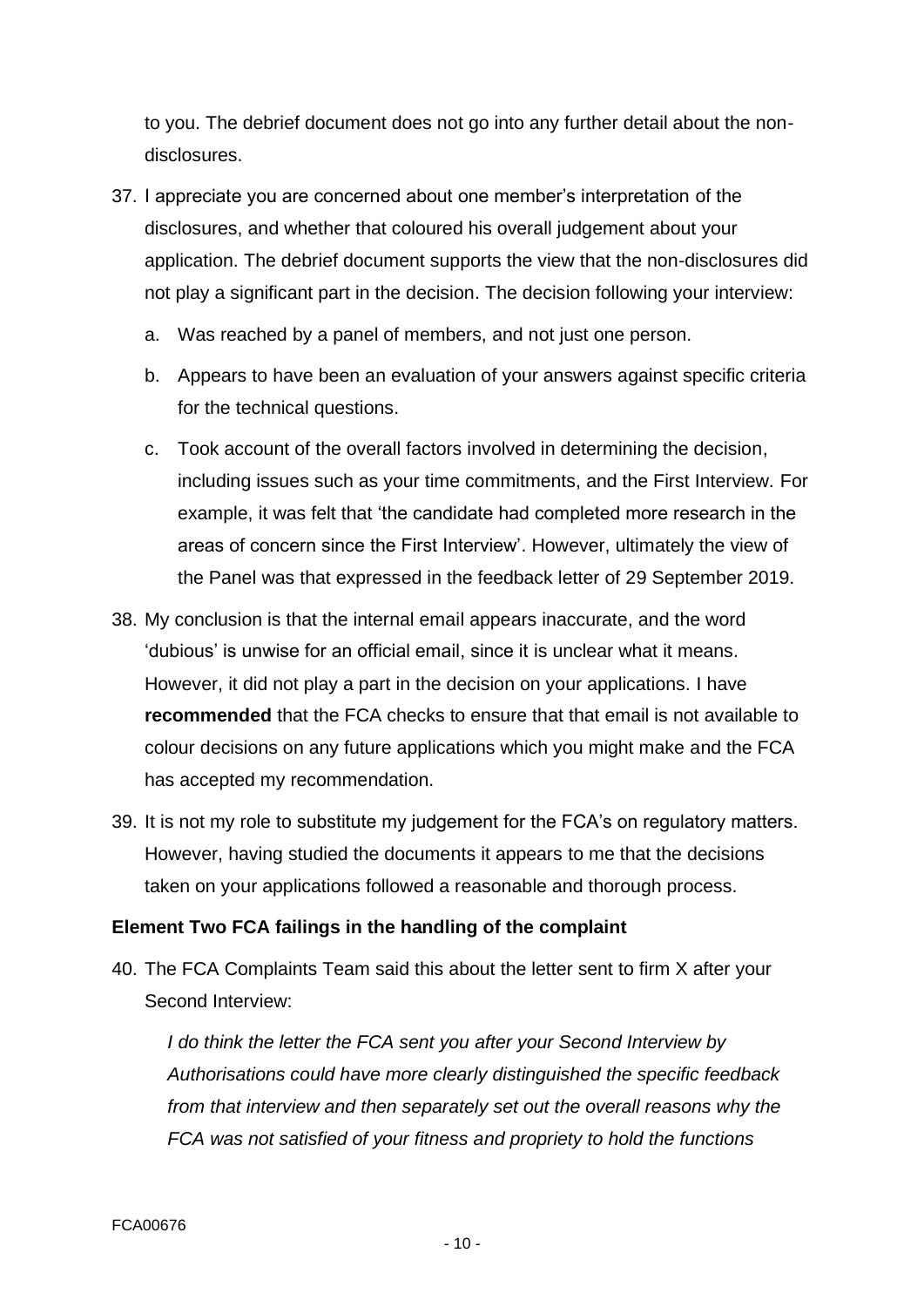*applied for…..I therefore apologise on behalf of the FCA for the inconvenience this caused you.*

You say despite this apology you never received further feedback.

- 41. I asked the FCA to comment on your point above. The FCA reiterated their position that 'The findings from the first desk-based review formed the basis for the First Interview. Similarly, both the findings from the initial desk-based review and from the First Interview informed the focus of the Second Interview. Each stage of the assessment built on the previous one. As such, the final decision contained within the Feedback Letter was arrived at in consideration of the assessment in its entirety'.
- 42. My reading of the Complaints Team reply is that it is slightly off point. If there is more feedback the FCA could give it would be not 'the overall reasons' why the FCA was not satisfied with your application, but rather specific examples of what your technical answers should have covered (but did not).
- 43. You consider your complaint was handled without due care, as illustrated by the inaccuracies and inconsistencies contained within the FCA decision letter.
- 44. You are concerned at what you feel is an overemphasis on your non-disclosures to the Panel and you wonder whether, despite the FCA's statement to the contrary, this issue did in fact have a bearing on the outcome of your application. From the evidence available to me, I do not consider that the FCA treated your non-disclosures as anything other than a genuine mistake in their deliberations about the outcome of your application.
- 45. You also say that:
	- a. The FCA state '…in my opinion, it follows that you were given time to prepare for the second interview'. At no stage have I claimed that I was not given time to prepare for the interview.
	- b. The FCA wrongly state the reasons you gave for withdrawing your application for controlled functions with Bank A and Bank B.
	- c. FCA assert that 'You say the FCA threatened you with a Warning Notice…'. At no stage have I ever alleged that I was threatened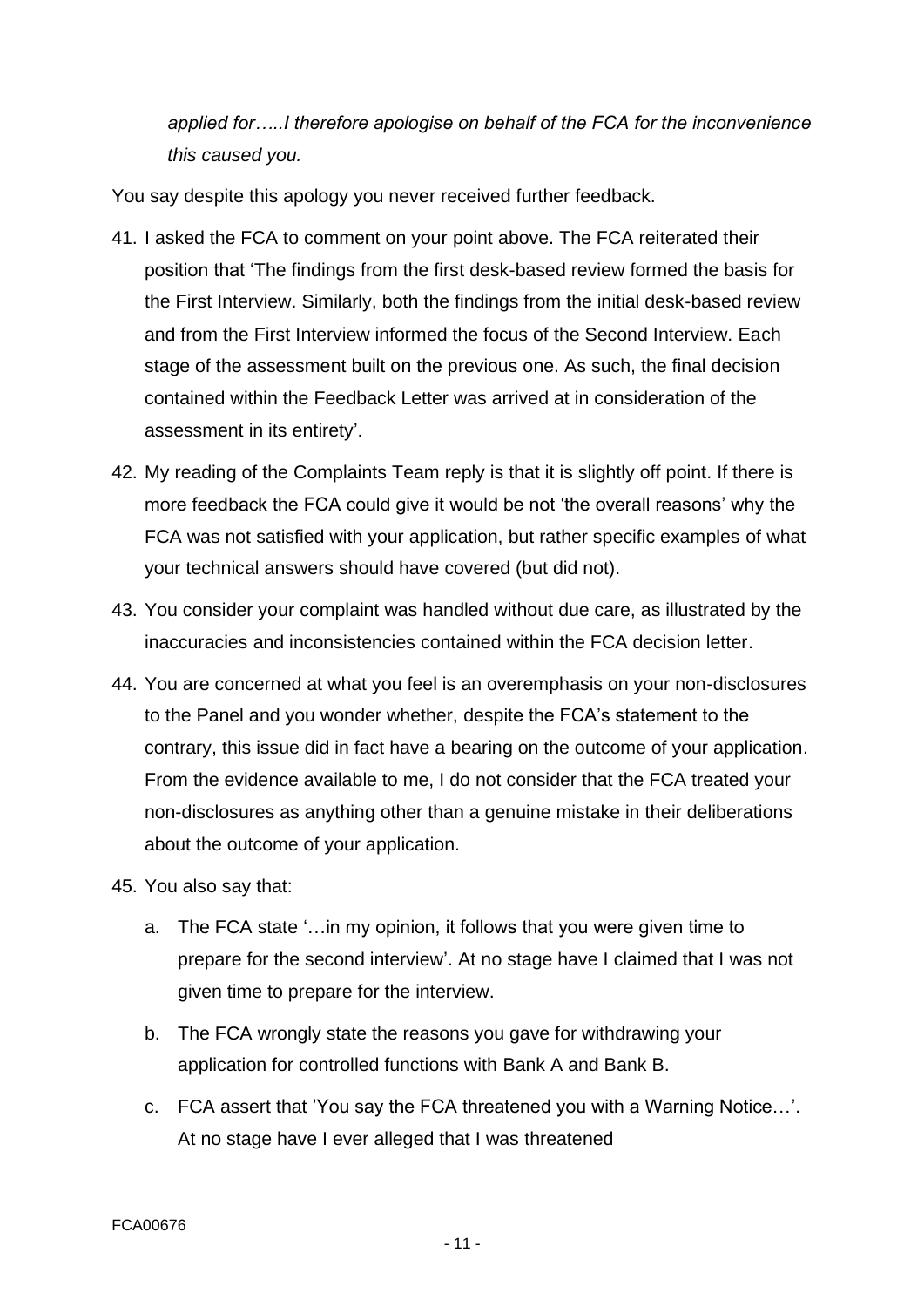- d. The FCA state 'I do not think…that the FCA deliberately delayed your application'. I am confused as to why this is stated when I have never made this allegation.
- 46. You believe these inaccuracies show that the Complaints Team challenge to the application process through your complaint has not been handled fairly and with the appropriate care.
- 47. I agree with you that the FCA Complaints Team got these points wrong, when it should not have. I have **recommended** the FCA apologises to you for this, and the FCA has accepted my recommendation.
- 48. However, the main thrust of your complaint is about the fairness of the application process, how the FCA reached their decision and the quality of the feedback on that process. The FCA Complaints Team did look at these issues, and I feel its overall assessment was reasonable despite the inconsistencies.

#### *My decision*

- 49. My view of your complaint is this: I do not uphold your complaint that the application process for controlled functions is unfair in general, or as applied to your application, for the reasons I have given above. I appreciate that you continue to feel that the process was unfair to you, but I have not seen any evidence of this.
- 50. Nevertheless, I have suggested that the FCA might consider whether interviewees should have further information about what to expect at interviews. The FCA has accepted my suggestion and 'intends to produce a short guide for candidates invited to attend an interview to explain what the candidate can expect from the interview. The guide will explain the format of the interview, explain the role of the Panel members and seek to make clear that candidates should not expect contemporaneous feedback on responses provided during the interview'.
- 51. I have also **recommended** that FCA Authorisations should write to you in greater detail substantiating its MTR letter of 28 September 2018, and the FCA has accepted my recommendation. You have asked that the letter should make clear that the decision relates only to the application for this particular role and the firm in question, and any new application would be assessed on its own